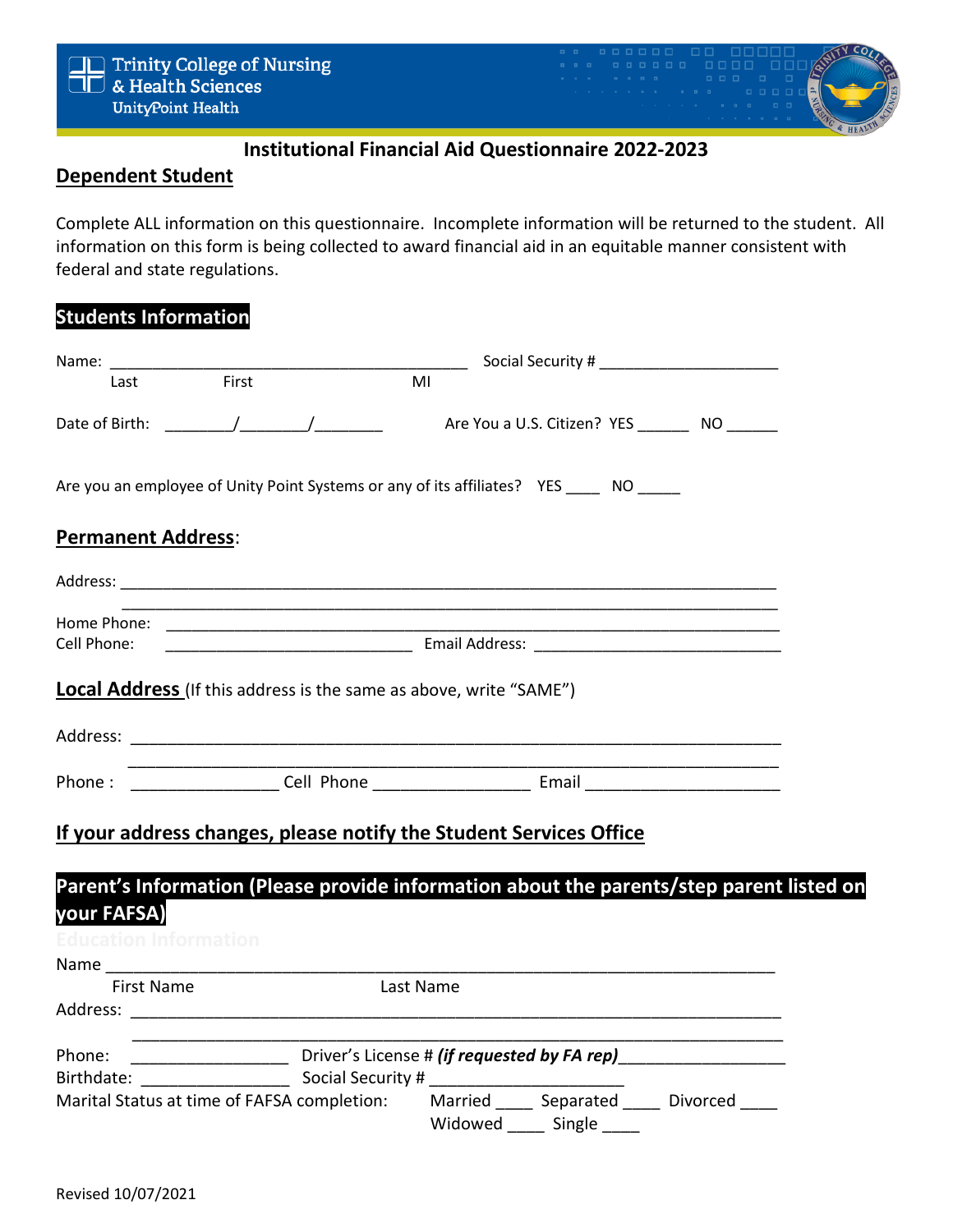

## **Education**

Program you are pursuing: RAD \_\_\_\_ BSN-A \_\_\_\_ BSN-B \_\_\_\_ BSN-C \_\_\_\_ BSHS\_\_\_\_\_\_ MSN \_\_\_\_\_\_

Have you ever attended a Trinity College of Nursing program before? YES NO

List all post-secondary institutions you have attended other than Trinity College of Nursing and the dates of attendance below and any Degrees you have received.

| <b>Name of Institution</b> | From mo/yr | To mo/yr | Degree received |
|----------------------------|------------|----------|-----------------|
|                            |            |          |                 |
|                            |            |          |                 |
|                            |            |          |                 |
|                            |            |          |                 |
|                            |            |          |                 |
|                            |            |          |                 |

## **Family Information**

List the people whom your parents supported between July 1, 2021 and June 30, 2022. Include:

- **Yourself**
- **Your parents**
- **Your parents' dependent children (if they will receive more than half of their support from your parents or if they would be required to provide parental information when applying for Federal Student Aid)**

Include other people only if they:

- Received more than half their support from your parents at the time you completed your application, **AND**
- Will continue to get this support between July 1, 2022 and June 30, 2023.

| <b>Full Name</b> | Age | Relationship  | <b>Attending College</b><br>$Y/N$ ? | <b>COLLEGE</b> (if half-time<br>attendance or more) |
|------------------|-----|---------------|-------------------------------------|-----------------------------------------------------|
|                  |     | <b>SELF</b>   | Υ                                   | <b>Trinity College</b>                              |
|                  |     | <b>PARENT</b> | N/A                                 |                                                     |
|                  |     |               |                                     |                                                     |
|                  |     |               |                                     |                                                     |
|                  |     |               |                                     |                                                     |
|                  |     |               |                                     |                                                     |